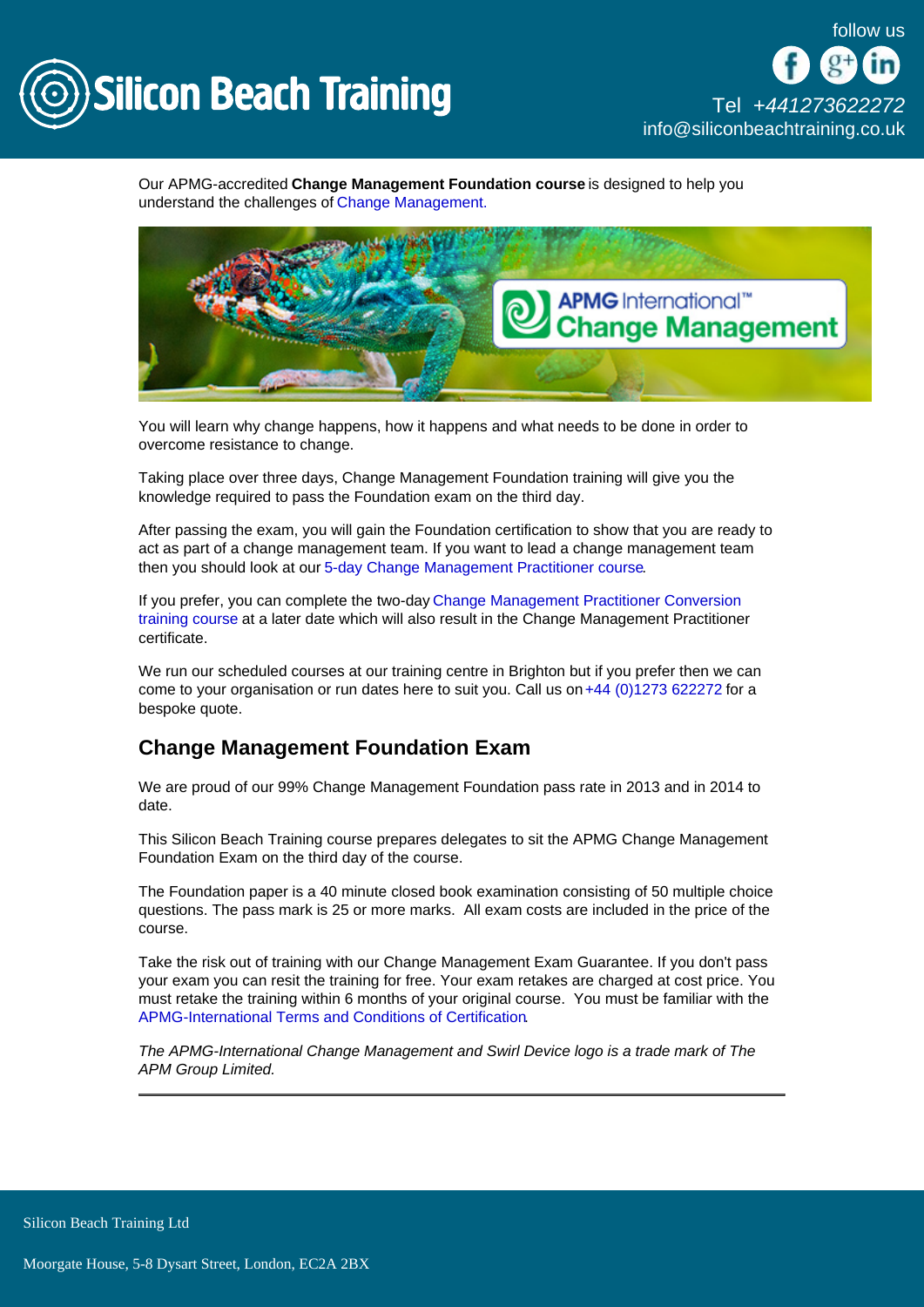

# Course Objectives

Attending our Change Management Foundation course will give you the confidence to:

- Take and pass the APMG Change Management Foundation Exam
- Work as part of a Change Management team
- Start preparing for the Change Management Practitioner Exam

## Change and the Organisation

- Drivers for change
- Developing a vision
- Culture and climate
- Emergent change and lifecycle
- Organisational metaphors
- Models of change
- Roles required for change

#### **Stakeholders**

- Principles
- Identification
- Analysis
- Influencing and listening
- Emotion and demonstration
- Communications
- Cognitive biases
- Remaining people focused
- Improving Communications
- Communications channels
- Collaboration
- Communications Planning
- Larger workshops

#### Change Impact

- Assessing impact
- McKinsey 7 S
- Stakeholder impact assessment
- Assessing change readiness
- Large change how to staff
- Building a change team
- Preparing for resistance

Silicon Beach Training Ltd